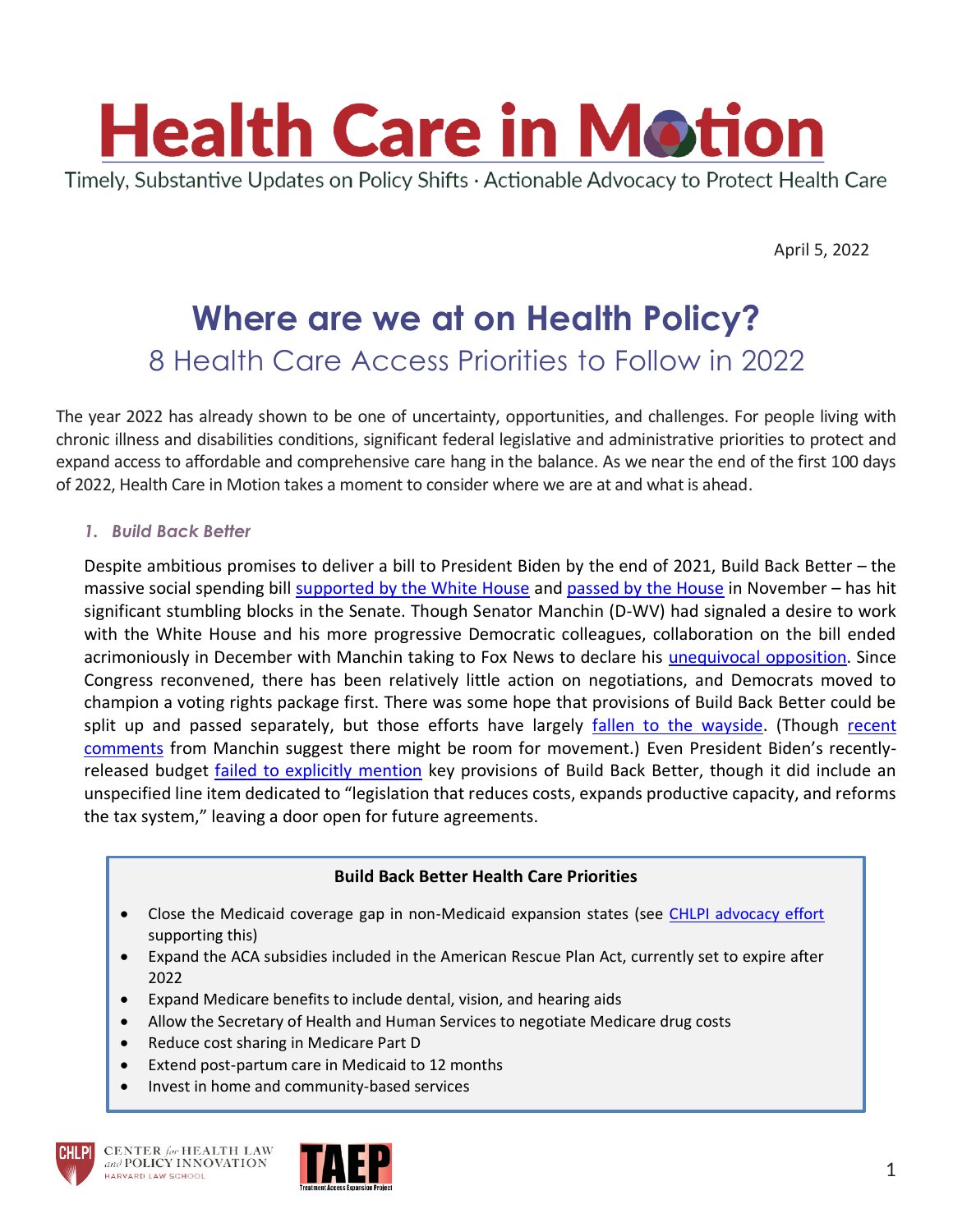### *2. The 2023 budget process*

The President's Budget was submitted to Congress on March 28, laying out President Biden's vision for revenue spending for the upcoming fiscal year. Although the budget did not include many of the priorities previously set out in the Build Back Better legislative campaign, the budget did include a series of [key health](https://www.hhs.gov/sites/default/files/fy-2023-budget-in-brief.pdf)  [care priorities](https://www.hhs.gov/sites/default/files/fy-2023-budget-in-brief.pdf) for Congress' consideration. Among other priorities, [the budget emphasizes spending](https://www.hhs.gov/about/news/2022/03/28/statement-hhs-secretary-becerra-presidents-fiscal-year-2023-budget.html) on: (1) bio-preparedness; (2) addressing health disparities; (3) improving access to behavioral health services; and (4) investing in services for children and their families. The budget proposes a number of new funding streams, including \$9.9 billion to increase the ability for Centers for Disease Control and Prevention (CDC) to build health systems capacity; \$9.8 billion of mandatory funding to establish a national pre-exposure prophylaxis (PrEP) program that would guarantee access to the HIV prevention medication for all uninsured and under-insured individuals; and \$2.1 billion of mandatory funding to create a Vaccines for Adults program, providing no-cost vaccines for uninsured adults. Additionally, the budget proposes key policy changes to various insurance programs, which would improve access to care. Under the budget, Medicare beneficiaries and those enrolled in private insurance would have access to three behavioral health visits without cost sharing; the Medicare program would be required to increase access to behavioral health services by offering such services on par with medical and surgical offerings; and Medicaid programs would be required to offer PrEP without cost sharing or prior authorization. Existing programs would also get enhanced funding support. The Indian Health Services (IHS) would receive an additional \$2.5 billion of funding, and IHS funding would be made mandatory rather than discretionary, ensuring adequate funding for the program moving forward. The Title X family planning program would receive \$400 million, a 40% increase in funding over last year's budget.

The release of the President's Budget kicks off the annual budgeting process. Largely, the President's Budget serves as a recommendation for what Congress should prioritize. Congress is then responsible for passing a budget resolution, laying out planned revenue and spending, which will then guide budget legislation. However, in recent years, Congress has failed to pass a budget resolution. If that happens again, then the most recently passed budget resolution will remain in effect. From there, Congress is responsible for passing budget legislation, including appropriations bills and any reconciliation legislation that could impact mandatory spending. What remains to be seen is how quickly Congress will act, and whether the President's priorities will be realized in the final legislation.

## *3. Non-discrimination enforcement*

Even without sweeping federal legislation, there is still much that can be done to strengthen and expand the Affordable Care Act (ACA) through administrative action. For instance, the Administration released the much-awaited [Notice of Benefit and Payment Parameters \(NBPP\) rule](https://www.federalregister.gov/documents/2022/01/05/2021-28317/patient-protection-and-affordable-care-act-hhs-notice-of-benefit-and-payment-parameters-for-2023) for the 2023 plan year on December 28, 2021 (see [Health Care in Motion issue from December 2021](https://chlpi.org/news-and-events/news-and-commentary/uncategorized/new-health-care-in-motion-preparing-for-nbpp-2023/) for a run-down of key issues). The NBPP sets the rules and requirements for ACA regulated private insurance plans, and the proposed rule bolstered may of the ACA consumer protections that had languished or been rolled back under the Trump Administration. The proposed rule adds important protections for the LGBTQ community and people living with HIV and other chronic conditions, including clearer non-discrimination standards to identify and prohibit adverse tiering and other discriminatory plan designs, affordable standardized plan options that will be mandatory for plans being sold in the federally facilitated Marketplaces, and stronger provider network adequacy standards (including time and distance and waiting time access standards, as well as increased Essential





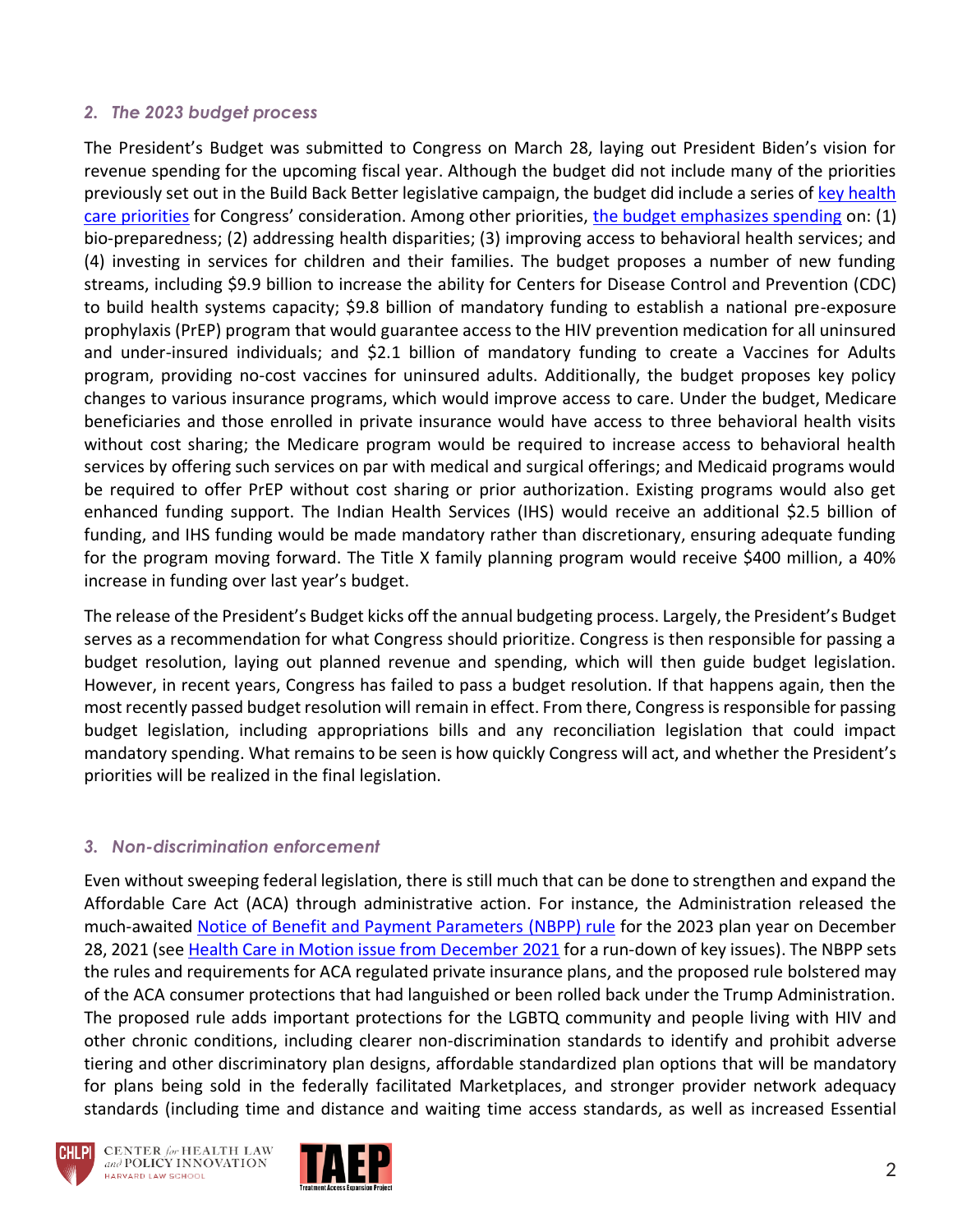Community Provider requirements). Unfortunately, and despite strong advocacy from CHLPI and others, the proposed rule did not include any provisions prohibiting the use of co-pay accumulator policies (where a plan does not count co-pay assistance from a manufacturer toward a beneficiary's deductible or out-of-

pocket maximum). Advocates will continue to urge HHS to prohibit these policies, particularly for drugs that have no generic equivalent. Finally, the proposed rule asks for comments on how HHS can work with Qualified Health Plans to better address health disparities and promote health equity. Click [here](https://chlpi.org/wp-content/uploads/2022/01/HHCAWG-NBPP-2023-Comments-Final.pdf) for comments submitted by the Federal AIDS Policy Partnership – HIV Health Care Access Working Group. Last week, a finalized NBPP was sent to the Office of Management and Budget (OMB) for review before publication in the Federal Register.

#### **Section 1557 Regulation Rewrite?**

Section 1557, one of the Affordable Care Act's most significant non-discrimination provisions, is also set for a regulatory update. Last week, HHS submitted a proposed rule to OMB for review. A revised rule could expand protections, particularly for the LGBTQ community and individuals living with HIV and chronic conditions. Stay tuned for more details!

#### *4. Medicaid 1115 waivers*

Medicaid 1115 waivers will continue to be in the forefront as states contemplate innovative ways to deliver and pay for services. Though the parade of dangerous policies that were proposed and approved by the Trump Administration has largely ended, there continue to be concerns about the outer limits of 1115 waiver authority, especially when it comes to waiving important benefits requirements and other patient protections on which people living with chronic illness and disabilities depend. All eyes are currently on th[e proposed 1115 waiver from](https://www.medicaid.gov/Medicaid-CHIP-Program-Information/By-Topics/Waivers/1115/downloads/or/or-health-pln-extnsion-appl-2022-2027.pdf)  [Oregon.](https://www.medicaid.gov/Medicaid-CHIP-Program-Information/By-Topics/Waivers/1115/downloads/or/or-health-pln-extnsion-appl-2022-2027.pdf) Last year, advocates pushed hard against a proposal to close the Medicaid formulary, limiting coverage to one drug per category/class and jeopardizing access to lifesaving medications for vulnerable communities. Oregon removed this element of its proposal before sending the application to the Centers for Medicare and Medicaid Services (CMS) for review. While there are certainly some laudable elements of the waiver – including a 24-month continuous coverage provision and expanded services to address social determinants of health – the proposal still contains a proposal to limit coverage of certain drugs that have been approved by the Food and Drug Administration through an accelerated pathway. This move could keep lifesaving drugs out of reach of Medicaid beneficiaries. CMS i[s accepting comments](https://1115publiccomments.medicaid.gov/jfe/form/SV_866ATFa9zPavmSO) on Oregon's proposal until April 13th.

#### *5. Implementation of national strategies to address the syndemics of HIV, hepatitis, STIs, and overdose*

Last year, the Administration finalized several new or updated national strategies to address and end the overlapping and intersecting syndemics of HIV, hepatitis, sexually transmitted infections (STIs), and overdose in the U.S. These include the [National HIV/AIDS Strategy,](https://www.hiv.gov/federal-response/national-hiv-aids-strategy/national-hiv-aids-strategy-2022-2025) the [Viral Hepatitis National Strategic](https://www.hhs.gov/hepatitis/viral-hepatitis-national-strategic-plan/index.html)  [Plan,](https://www.hhs.gov/hepatitis/viral-hepatitis-national-strategic-plan/index.html) the [Sexually Transmitted Infections National Strategic Plan,](https://www.hhs.gov/programs/topic-sites/sexually-transmitted-infections/plan-overview/index.html) and the [Overdose Prevention Strategy.](https://www.hhs.gov/overdose-prevention/) These plans and strategies provide an ambitious federal commitment to bolstering prevention and treatment across these syndemics, placing health equity and reducing widening health disparities at the center of each approach. Whether these plans translate to systemic reforms depends on how they are implemented and funded. (See the HIV Health Care Access Working Group co-chairs' [letter to CMS](https://chlpi.org/wp-content/uploads/2022/03/HHCAWG-NHAS-Letter-3-24-22.pdf) about the National HIV/AIDS Strategy.) Advocates, including CHLPI, will be working to hold federal and state



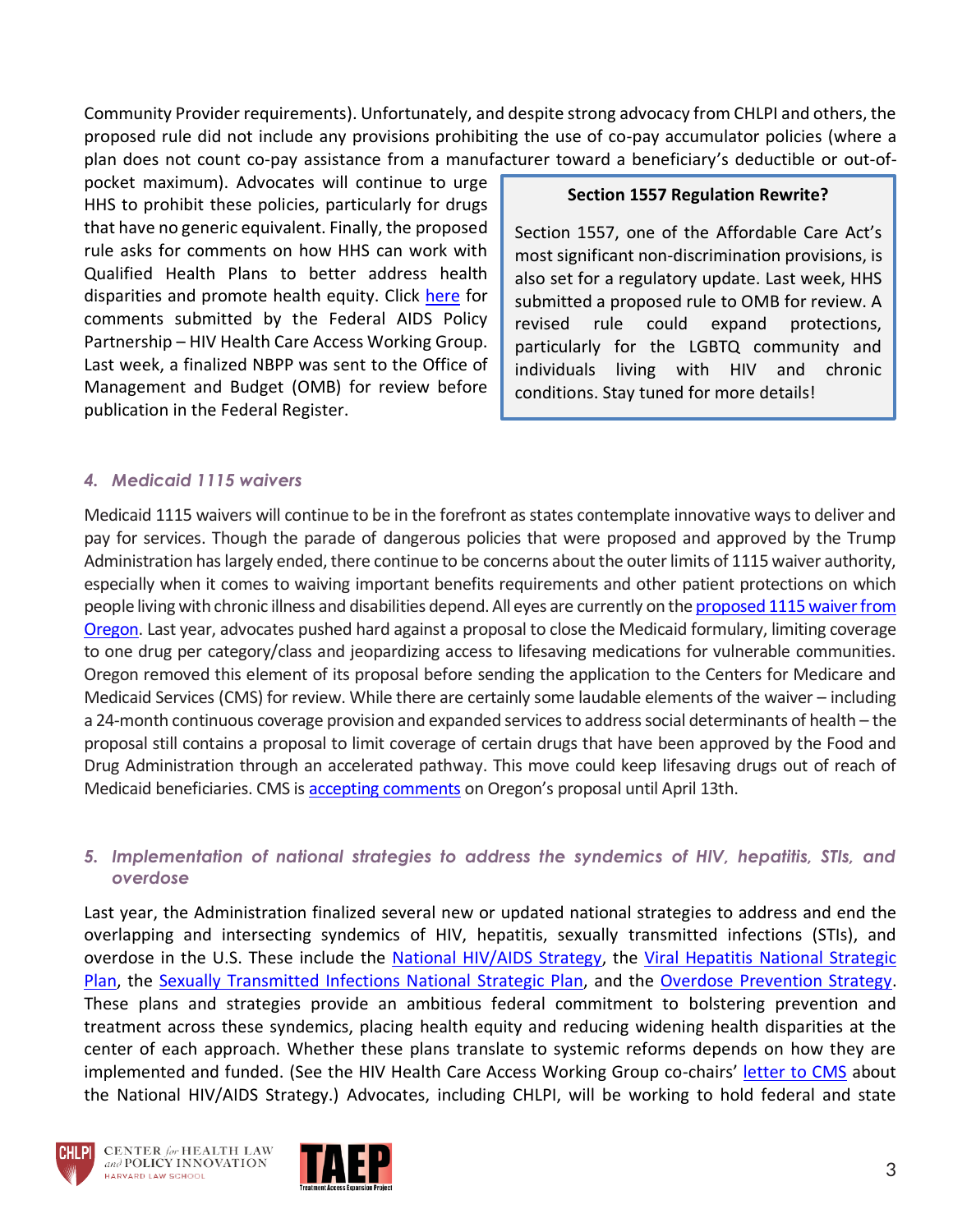policymakers accountable to ensure that the goals of each plan or strategy are realized. In an effort to support states in meeting the goals of the Viral Hepatitis National Strategic Plan, CHLPI has partnered with the O'Neill Institute and the National Viral Hepatitis Roundtable to launch [Hep ElimiNATION,](https://eliminatehep.org/) an initiative that will assess and evaluate the policy landscape and programmatic strategies impacting viral hepatitis elimination in the 50 states, Washington, DC, and Puerto Rico. This project will also offer guidance for states' ongoing efforts to develop viral hepatitis elimination strategies.

# *6. PrEP*

Pre-exposure prophylaxis (PrEP) represents both the promise of scientific advances in ending the HIV epidemic and the failure of public health and health care policy to capitalize on those advancements. Despite the promises of this HIV prevention intervention, in 2018 only about 18% of [the 1.2 million individuals](https://www.cdc.gov/nchhstp/newsroom/2019/ending-HIV-transmission-press-release.html?msclkid=ec50356baf8d11ecbcd238e6bbf73b91) who could benefit from PrEP were actually taking it. In 2022, the HIV community once again finds itself at a crossroads, with promising new medications recently approved or in the research pipeline hitting up against continued access challenges and growing disparities based on race and ethnicity. In December, the Food and Drug Administration (FDA) [approved](https://www.fda.gov/news-events/press-announcements/fda-approves-first-injectable-treatment-hiv-pre-exposure-prevention) the first long-acting injectable medication for PrEP – long-acting cabotegravir, marketed under the brand name Apretude. The approval adds an important tool to the HIV prevention toolbox, particularly for individuals who struggle with adherence to daily oral regimens. However, the price tag  $-$  a list price of \$3,700 per [dose](https://www.poz.com/article/apretude-approvedthe-first-longacting-injectable-prep-option?msclkid=a2a1ba2caf9411ec9a51a519b80c5024) (for an annual cost of \$22,200) – may put access out of reach for many individuals. Advocates are simultaneously pushing [back on the list price](https://www.fairpricingcoalition.org/apretude-pricing-hiv-prep) and continuing to ensure that public and private payers provide affordable access to Apretude for those who could benefit.

In the coming weeks and months, it will be critical to ensure that public health and community-based programs are prepared to facilitate access to PrEP (particularly for people from communities that have been historically underserved), that prescribing and access decisions are based on sound, evidence-based policy, and that public and private payers adopt non-discriminatory access policies. It is imperative that HHS leads robust monitoring and enforcement efforts against health insurers that do not comply with the Affordable Care Act's preventive services mandate (including providing no-cost coverage of PrEP-related ancillary services such as lab testing). The President's Budget has also included a ten-year \$9.8 billion commitment for a national PrEP program for uninsured and underinsured people. (Read more about the national PrEP program proposals developed b[y Johns](https://publichealth.jhu.edu/sites/default/files/2022-01/prep-proposal-1322-final.pdf)  [Hopkins University and colleagues](https://publichealth.jhu.edu/sites/default/files/2022-01/prep-proposal-1322-final.pdf) and [PrEP4All.](https://www.prep4all.org/hivprogram)) Advocates are also watching for notice and comment periods from the U.S. Preventive Services Task Force (USPSTF) on a potential update to the Grade A recommendation for PrEP. In November 2021, USPSTF requested comments on a proposed research plan to review the current USPSTF grade A for PrEP to incorporate new evidence and products and on January 13, 2022, the USPSTF finalized its [PrEP research plan](https://www.uspreventiveservicestaskforce.org/uspstf/announcements/final-research-plan-prep-hiv-prevention) with only minor changes from the proposed version.

# *7. Looking to the courts*

Health care continues to be a hot topic in the courthouse. Last year, as the Biden administration reevaluated several harmful Section 1115 waivers that had already been granted by the Trump administration, but had not yet come into effect, the Supreme Court opted not to hear arguments in *Cochran v. Gresham*, a consolidated case that challenged CMS' approval of Medicaid work requirements; instead, the case was held [in abeyance](https://www.supremecourt.gov/docket/docketfiles/html/public/20-37.html) pending further order by the court. *McCutchen v. Becerra*, another case challenging approval of



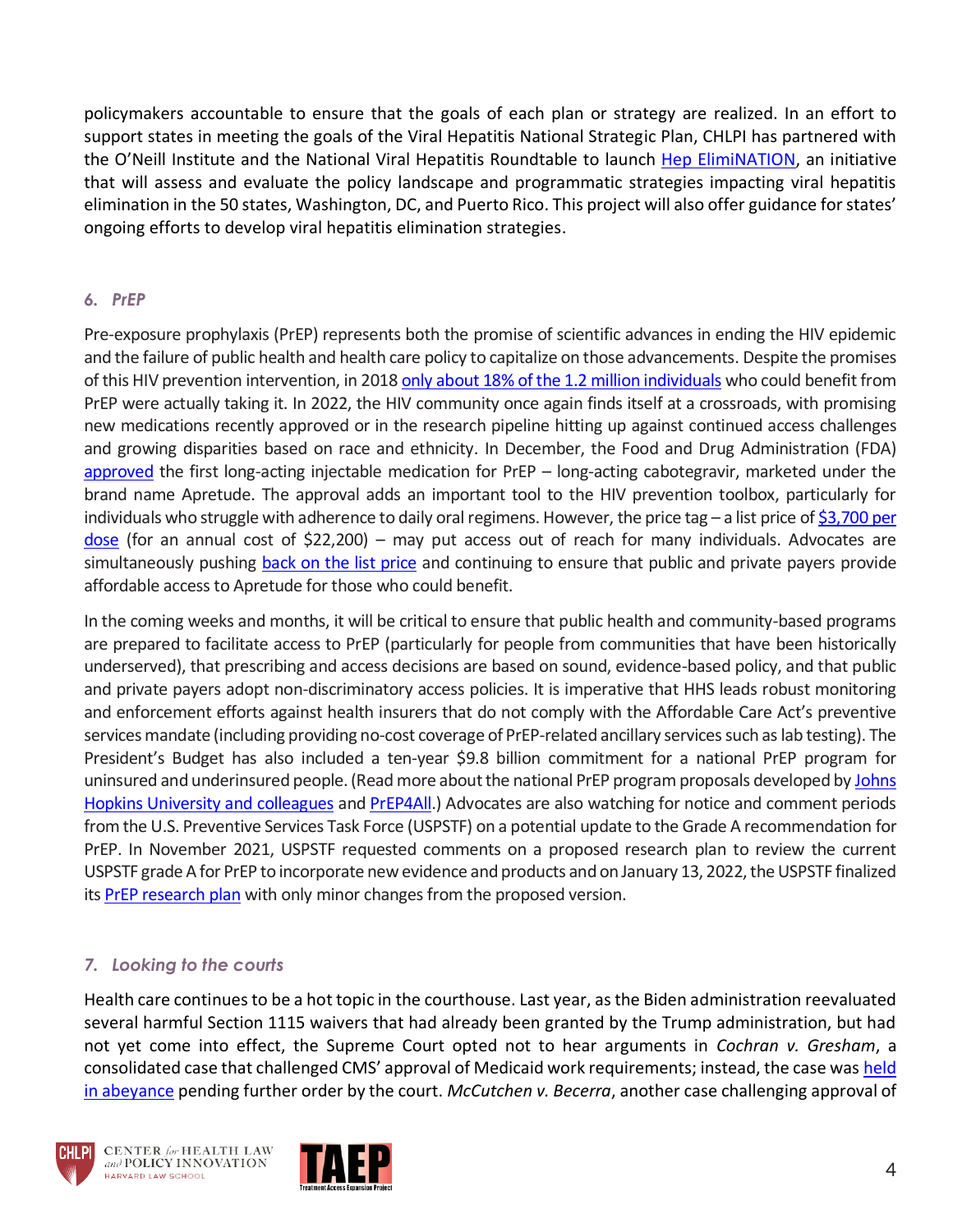a Section 1115 waiver (this one with a closed formulary), was also stayed in federal district court pending further decision-making by the Biden administration. For now, both cases remain on hold, but litigation regarding 1115 waivers is far from over.

This year, in *Georgia v. Brooks-LaSure*, a federal district court in Georgia will weigh in on CMS' authority to withdraw approval of Section 1115 waivers. On December 23, 2021, [CMS formally informed Georgia](https://www.medicaid.gov/Medicaid-CHIP-Program-Information/By-Topics/Waivers/1115/downloads/ga/ga-pathways-to-coverage-12-23-2021-ca.pdf) that it was withdrawing approval for the work and premium requirements contained in Georgia's section 1115 demonstration. CMS left other aspects of Georgia's demonstration in place—most crucially, a planned expansion of the Medicaid income eligibility threshold. In response, Georgia [filed suit in federal court,](https://affordablecareactlitigation.files.wordpress.com/2022/01/georgia-1115-complaint-1-21-22.pdf) arguing that the proposed Medicaid expansion was contingent on keeping the work and premium requirements in place, and that CMS' rescission of one provision, but not the other, amounts to a "bait and switch." According to Georgia, Section 1115 bestows upon CMS the power to waive Medicaid requirements, but there are no takebacks: once a waiver has been approved, the statute "provides CMS with no authority whatsoever to rescind, withdraw, or reconsider an approved demonstration."

Looking ahead, some cases that were previously stayed in federal court may move forward again in 2022. *Pennsylvania v. Trump*, originally filed in 2017, concerns a Trump-era rule that created a broad exemption to the Affordable Care Act's birth control coverage mandate for employers (and in some cases insurers) who claimed religious or moral objections. After a federal district court in Pennsylvania issued a nationwide preliminary injunction to prevent the rule from coming into effect, the Trump administration appealed, and the Supreme Court ultimately reversed, [lifting the nationwide injunction in 2020](https://www.supremecourt.gov/opinions/19pdf/19-431_5i36.pdf). (You can read CHLPI's amicus brief opposing the rule [here.](https://chlpi.org/resources/amicus-brief-trump-v-pennsylvania/)) On remand to federal district court, the case was stayed pending new rulemaking by the Biden administration. Although the federal government missed its projected deadline to issue a new rule by February 2022, recent progress on other ACA rulemaking indicates that a new rule is likely forthcoming, which could reopen the case.

Meanwhile, in *Kelley v. Becerra*, a federal district court in Texas is considering a challenge to the preventive services mandate more broadly. The plaintiffs in *Kelley* object to the ACA's requirement that they must offer lifesaving preventive services without cost-sharing, and argue that the preventive services mandate violates the Appointments Clause, the Vesting Clause, the nondelegation doctrine, and the Religious Freedom Restoration Act. Although plaintiffs raise a specific religious objection to being required to cover PreP, their challenge is to the entire preventive services mandate, and a negative court ruling could result in a widespread loss of access to all types of preventive care. Both sides [have moved for summary judgment,](https://affordablecareactlitigation.files.wordpress.com/2022/01/kelley-us-brief-1-28.pdf) and briefing is scheduled to be complete by May 6, 2022.

Finally, keep an eye out for a future issue of Health Care in Motion, which will explore a number of cases involving Section 1557, the nondiscrimination provision of the Affordable Care Act, with a focus on access to gender affirming care.

#### *8. COVID outlook*

As COVID continues to surge, advocates, providers, and consumers should monitor and inform state and federal policies aimed at keeping people safe and healthy. At the federal level, many COVID testing and treatment initiatives face substantial funding questions as the federal government [stops accepting claims](https://www.npr.org/sections/health-shots/2022/03/29/1089355997/free-covid-tests-and-treatments-no-longer-free-for-uninsured-as-funding-runs-out?msclkid=8f5efcd2b02711ecb754fe37551b0bd1) for reimbursement due to insufficient funds. At some point, the federal government is also expected to end the